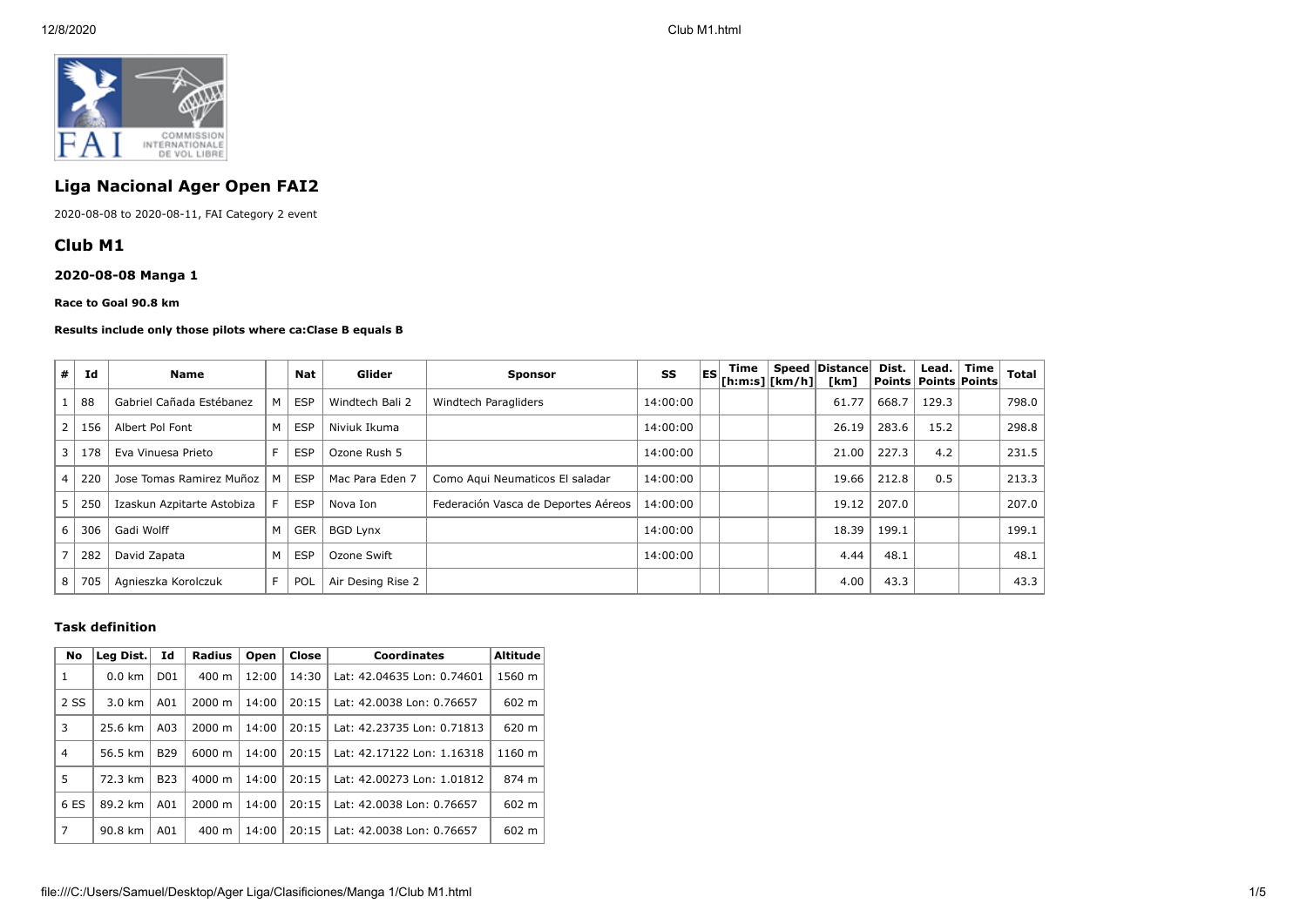12/8/2020 Club M1.html

## **Pilots not yet processed (NYP)**

| Id | Name                             |
|----|----------------------------------|
|    | 1   Francisco Javier Reina Lagos |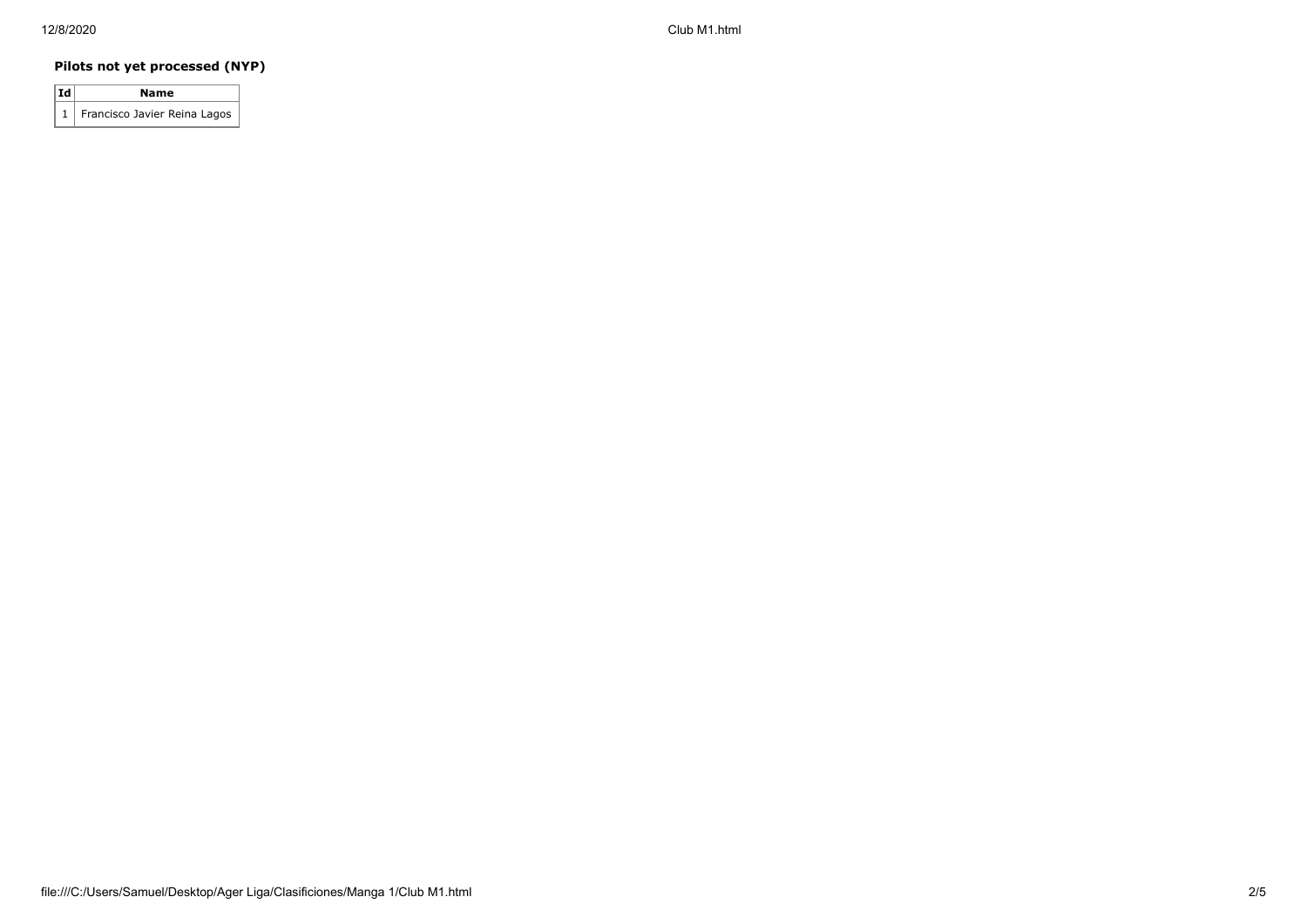12/8/2020 Club M1.html

## **Task statistics**

| param                           | value                     |
|---------------------------------|---------------------------|
| ss distance                     | 86.162                    |
| task_distance                   | 90.822                    |
| launch_to_ess_distance          | 89.222                    |
| no_of_pilots_present            | 8                         |
| no_of_pilots_flying             | 8                         |
| no_of_pilots_lo                 | 8                         |
| no of pilots reaching nom dist  | 1                         |
| no_of_pilots_reaching_es        | 0                         |
| no_of_pilots_reaching_goal      | 0                         |
| sum_flown_distance              | 173.482                   |
| best_dist                       | 61.768                    |
| best_time                       | 0                         |
| worst_time                      | 0                         |
| qnh_setting                     | 1013.25                   |
| no_of_pilots_in_competition     | 8                         |
| no of pilots landed before stop | 0                         |
| sum_dist_over_min               | 142.567                   |
| sum_real_dist_over_min          | 142.567                   |
| sum_flown_distances             | 173.482                   |
| best_real_dist                  | 61.768                    |
| last_start_time                 | 2020-08-08T14:00:00+02:00 |
| max_time_to_get_time_points     | 0                         |
| goalratio                       | 0                         |
| arrival_weight                  | 0                         |
| departure_weight                | 0                         |
| leading_weight                  | 0.162                     |
| time_weight                     | 0                         |
| distance_weight                 | 0.838                     |
| smallest_leading_coefficient    | 3.1075                    |
| available_points_distance       | 668.7037                  |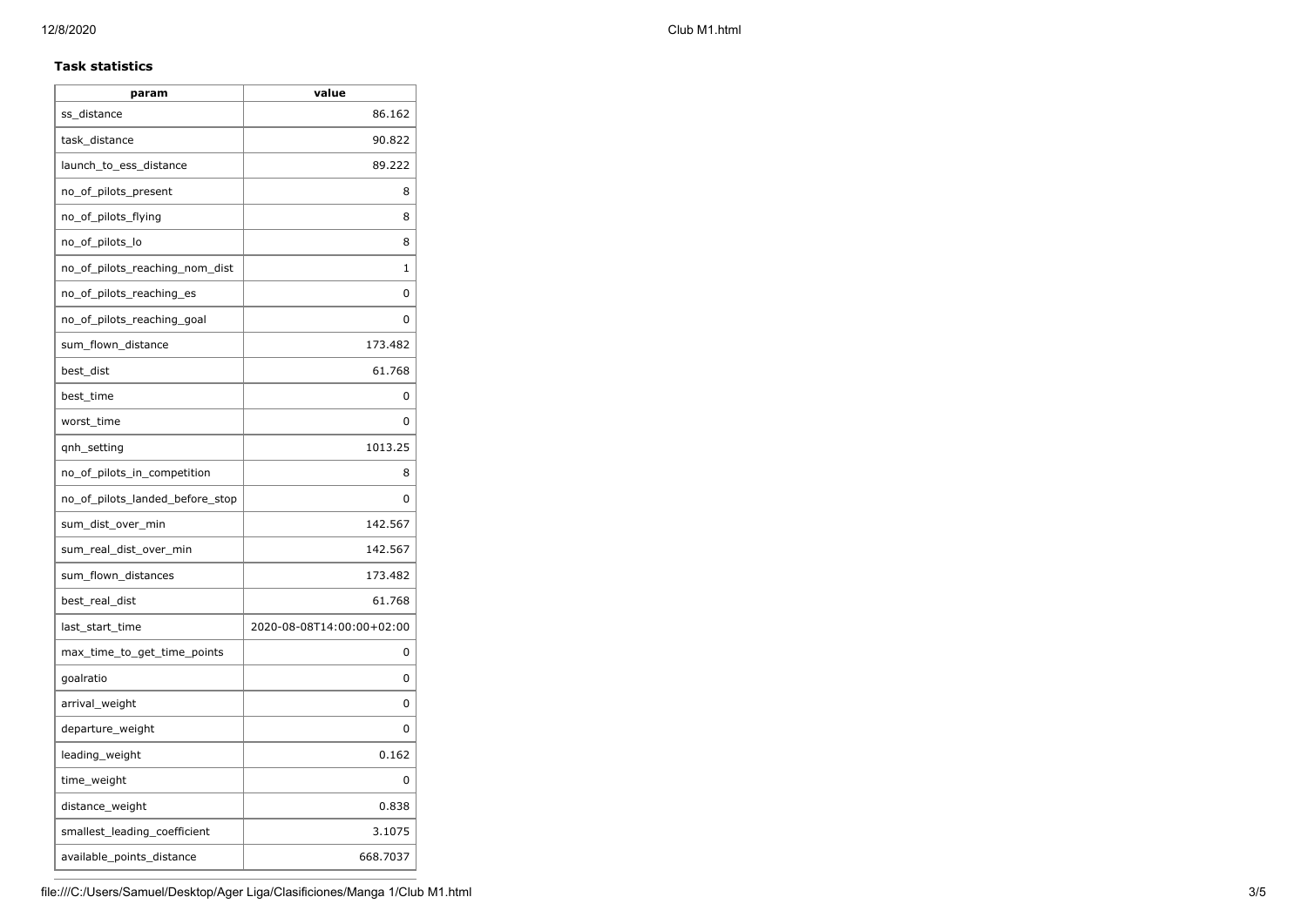**param value** available\_points\_time available of the contract of the contract of the contract of the contract of the contract o available\_points\_departure 0 available\_points\_leading and and the state of 129.2721 available\_points\_arrival available of the control of the control of the control of the control of the control o time\_validity 1 launch\_validity 1 distance\_validity and a set of the contract of the contract of the contract of the contract of the contract of the contract of the contract of the contract of the contract of the contract of the contract of the contract of stop\_validity 1 day\_quality 0.798 ftv\_day\_validity and the control of the control of the control of the control of the control of the control of the control of the control of the control of the control of the control of the control of the control of the co time\_points\_stop\_correction 0

## **Scoring formula settings**

| param                                        | value        |
|----------------------------------------------|--------------|
| id                                           | GAP2020      |
| use_distance_points                          | 1            |
| use_time_points                              | 1            |
| use_departure_points                         | $\Omega$     |
| use_leading_points                           | 1            |
| use_arrival_position_points                  | $\Omega$     |
| use_arrival_time_points                      | $\Omega$     |
| time points if not in goal                   | <sup>0</sup> |
| jump_the_gun_factor                          | 0            |
| jump_the_gun_max                             | $\Omega$     |
| use_1000_points_for_max_day_quality          | $\Omega$     |
| normalize_1000_before_day_quality            | 0            |
| time_validity_based_on_pilot_with_speed_rank | 1            |
| bonus_gr                                     | 4            |
| no pilots in goal factor                     | 0.8          |
| task_stopped_factor                          | 0.7          |
| min dist                                     | 4            |
| nom_dist                                     | 40           |

### 12/8/2020 Club M1.html